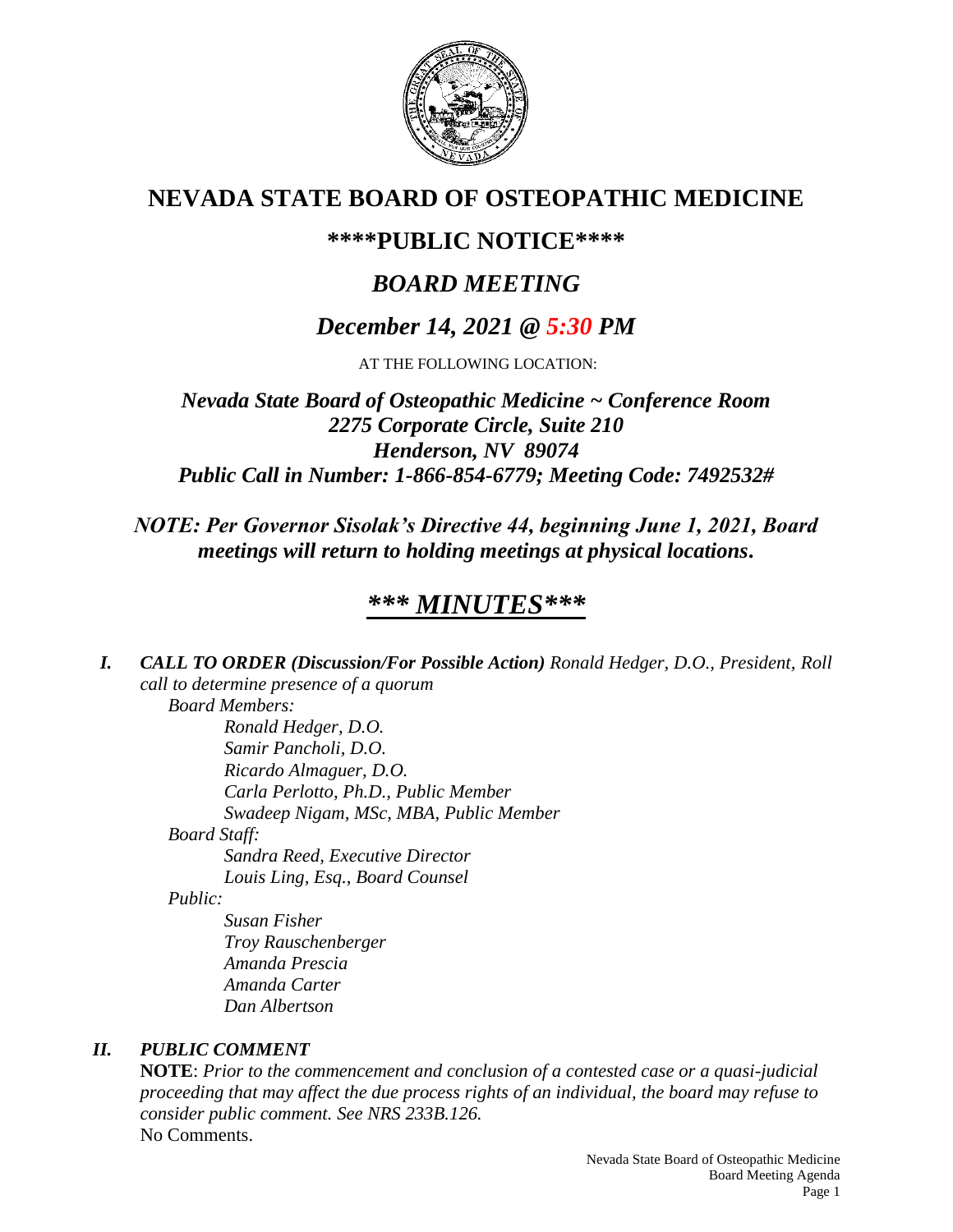### *III. APPROVAL OF BOARD MEETING MINUTES FROM NOVEMBER 9, 2021 (Discussion/For Possible Action) Ronald Hedger, D.O., President* Dr. Pancholi made a motion to approve the minutes from November 9, 2021; seconded by Dr. Almaguer. There being no discussion, the minutes were approved by the Board.

## *IV. CONSENT AGENDA TO GRANT LICENSURE FOR OSTEOPATHIC PHYSICIANS, PHYSICIAN ASSISTANTS, SPECIAL EVENT AND SPECIAL LICENSES*

*(Discussion/For Possible Action) Ronald Hedger, D.O., President Under this item the Board may consider the recommendations of the Executive Director and/or President/Vice President to grant licensure to the below listed applicants. The Board may remove any applicant's name from the consent motion, but may not discuss the contents of the application for licensure without the applicant present following proper notice pursuant to the open meeting law.*

**Osteopathic Physician Name Specialty**

*Tatiana Atkins, D.O. Anesthesiology James Binkard, D.O. Family Medicine Mokhtar Boukhari, D.O. Neurology Alfonso Castellucci, D.O. Emergency Medicine Craig Clifford, D.O. Internal Medicine Shelia Davis, D.O. Family Medicine Wayne Farley, Jr., D.O. OB/GYN Morgan Figurelle, D.O. Neurology Todd Hang, D.O. Family Medicine Chris Harasym, D.O. Orthopedics Nikan Khatibi, D.O. Anesthesiology Sai Kottapalli, D.O. Vascular Surgery Michael Lin, D.O. Internal Medicine Cory Lum, D.O. Internal Medicine Parneet Parekh, D.O. Anesthesiology Jeffrey Ruterbusch, D.O. Sports Medicine David Terry, D.O. Vascular Surgery Casey Thomas, D.O. Critical Care – Surgery Kevin Urmaza, D.O. Family Medicine Richard Winkelmann, D.O. Dermatology*

*Haroon Andar, D.O. Physical Medicine and Rehabilitation*

*Lawrence Lopez, PA-C John DiMuro, D.O. Madelyn Waychoff, PA-C* Active-Not Working

*Physician Assistant Supervising Physician*

*Chad Francom, PA-C Jonathan Slothower, D.O.*

Ms. Reed noted Johol Chan, D.O. requested to hold his application for approval until a future meeting. Dr. Perlotto made a motion to approve the licensees as written (removing Dr. Chan); seconded by Mr. Nigam. There being no discussion, the Board approved licensure.

## *V. CONSIDERATION/APPROVAL OF PROPOSALS FOR LICENSING DATA BASE*

*SERVICES, (Discussion/For Possible Action) Ronald Hedger, D.O., President* Ms. Reed explained current licensing data base is in need of updating. After contacting three companies, two of them submitted proposals: Big Picture Software and Thentia. Representatives from each company briefly presented their proposal and answered questions from Board members. Dr. Hedger proposed tabling this item until next meeting to give time for further review of each proposal.